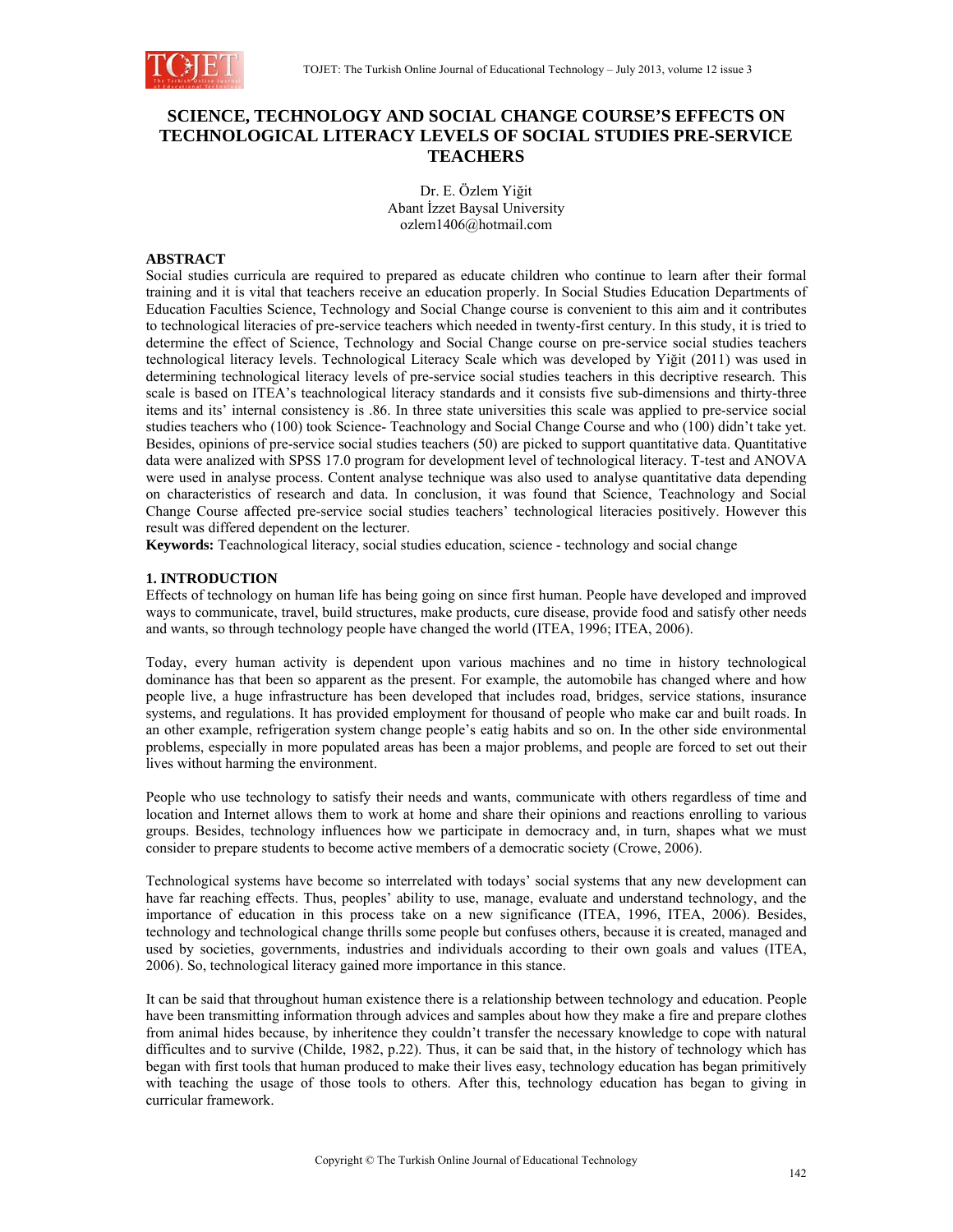

Today, technology education differs according to the development levels and requirements of countries and it is branched as skill based approach, vocational approach, high-tech approach, application based approach, technological concepts approach, design approach, science-technology and society approach and subject integrated approach (Raisen, 1997). The main objective of this education which is offered in many countries' curricula is the development of technological literacy (Waetjen, 1993; de Vries and Tamir, 1997; Verner and Betzer, 2001; Zuga, 2004; Canavan and Doherty, 2007, p. 292; Solomonidou and Tassios, 2007, p. 116; Rossouw, Hacker and de Vries, 2010). Technological literacy is a necessity for all people to understand the nature of technology, appropriately use technological devices and processes, and participate in society's decisions on technological issues (ITEA, 2006). It is much more than just knowledge about computers and their application. It involves a vision where each citizen has a degree of knowledge about the nature, behavior, power and consequences of technology from a broad perspective. Because of the power of technology individuals and society need to decide what, how, and when to develop or use various technological systems and products (ITEA, 1996). Such decision making depends upon all citizens acquiring a basic level of technological literacy (ITEA, 2006). Besides, while its is logical and necessary for inventors, researchers, and implementers to have advanved technological capability, it is senseless for the general public to be technologically illeterate. Technological literacy is also vital to national economic prosperity, future generations, and even the Earths' continued ability to sustain life (ITEA, 1996).

Indeed technological literacy is not special to 21<sup>st</sup> century. Beginnings of 1983 NCEE (National Council for Educational Exellence) has evaluated USA in danger because of citizens' inability in five basic skills. The importance of those skills has emphasized in this manner. Five areas are ranges as following: Mother tongue, mathemathics, science, social studies and computer (NCEE, 1983). According to Shohet (1996) from Montreal (Canada) Literacy Center, in new millenium the concept of literacy should be extended with different tools like Internet, electronic texts and digital environments. It has underlined that technological literacy includes both cognitive and behavioral skills and a technologically literate person has the ability to understand what technology is, how it is created, how it shapes society, and in turn is shaped by society (ITEA, 2000). In this definition, the aim "to understand how it shapes society, and in turn is shaped by society" has sourced the relationship between social studies course and technological literacy. Because, understanding societal issues and acquiring skills towards the usage of technology are among aims of social studies course (Ata, 2008). Besides, it is unsufferable to ignore the importance of technology in institutes which educate people who live and work in a technological world (Keeler, Good and Waring, 2008). In compliance with this notion social studies educators and researchers argue for the need towards using technology and especially Internet in social studies education. Because, this increases opportunities towards using primary sources and technology provides chance to see different views with removing the geographical borders (Friedman and Heafner, 2006).

Youths use Internet too often to get information and to distribute their own messages via information and communication technologies. In doing so, they may encounter with violent, racist and harmful mesagges in this process. VanFossen and Berson (2008) stated that, because efforts to control access to information and exposure to these risks are fraught with difficulties, the most effective way to safeguard students and young citizens is through education.

Young citizens of technological age need instruction on the application of skills for critical analysis and ethical decision making and social studies course distinguish in this context. According to Whithworth and Berson (2003), as both a method of instruction and a topic of instruction, the impact of computers and technology on social studies is immense. Technology-based learning has the potential to facilitate development of students' decision-making and problem solving skills, data processing skills, and communication capabilities. Through the computer, students may gain access to expansive knowledge links and broaden their exposure to diverse people and perspectives; hence, affording students the opportunity to become active participants in an increasingly global and interactive world. And, these are among the aims of social studies course.

A technologically literate person is capable problem solvers who consider technological issues from different point of view and in relation with a variety of contexts. They understand technological impacts and consequences, acknowledging that the solution to one problem may create others. They also understand that solutions often involve trade-offs, which necessitate accepting less of one quality in order to gain more of another. They appreciate the intertelationships between technology and individuals, society, and the environment. Thus, technological literacy is more of a capacity to understand the broader technological world rather than an ability to work with specific pieces of it (NAE&NRC, 2002, p.22). Most importantly, technologically literate persons understand that technology is the result of human activity (ITEA, 2006). Erich Bloch (1986), past director of the National Science Foundation said that "*technologically literate people should*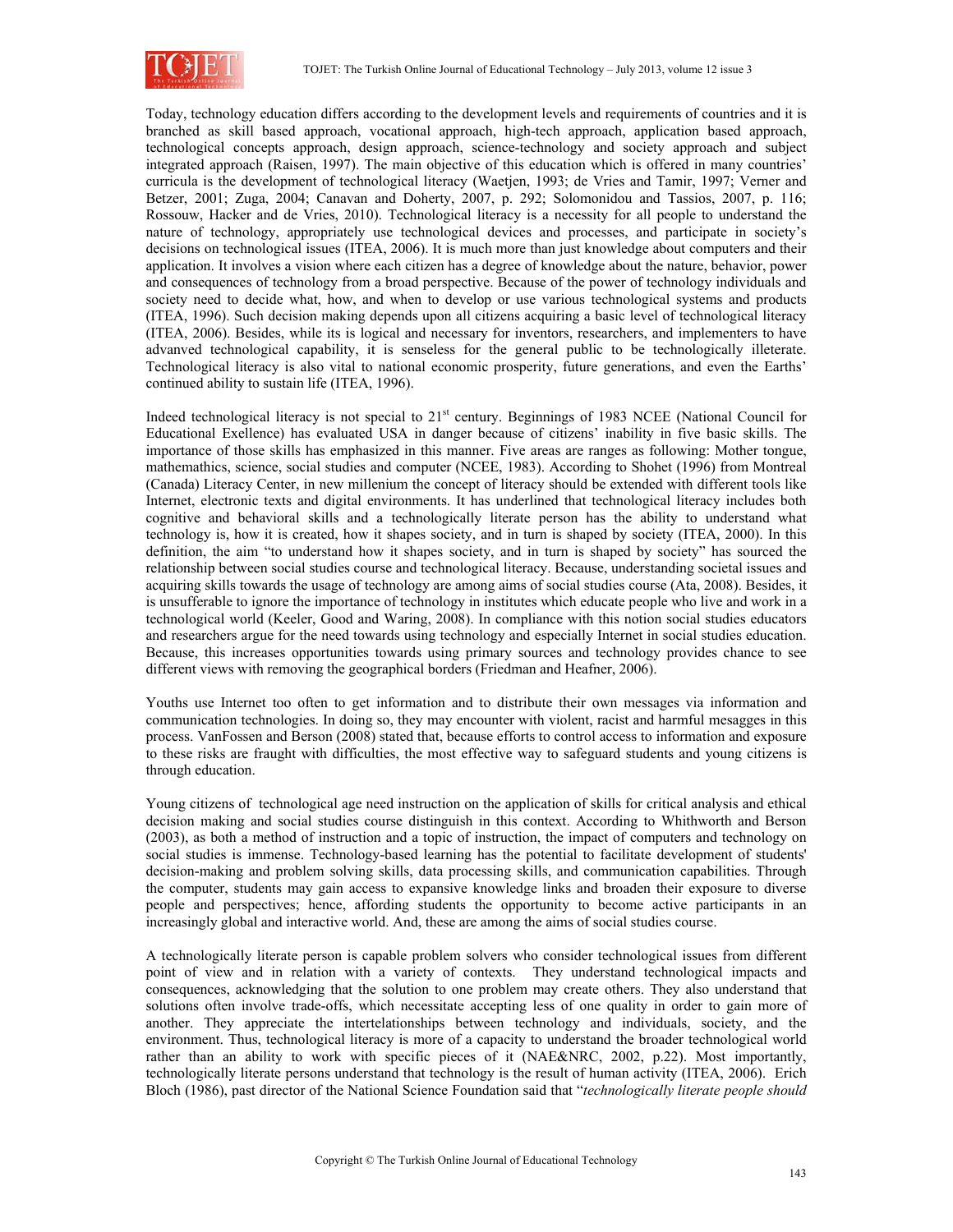*be able to read a newspaper or magazine article and react to those articles related to technology on a basis of emotion*" (cited in ITEA, 1996).

Participating citizens need to consider issues and take part in decisions regarding transportation, land use, pollution control, defense and restricting or encouraging technological issues. Decisions about technological issues demands an understanding of the impacts, relationships, and costs of technological activities. As workers people also need to possess a variety of technological abilities and they need to have the tools to adapt to technological change in the workplace. Besides, as consumers people need to make decisions about the purchase, use and disposal of appliances, information systems, and comfortenhancing devices. From entertaintment to medical decision, everyday life requires a basic technological literacy.

Todays' global societies must improve their technological literacy in order to support growing populations and to provide a safe environment in a complex world. Effective democracy depends on all citizens participating in the decision-making process. The decision-making process safe-guards the country from yielding control to a small, powerful elite. Since, so many decisions involve technological issues, technological literacy is required for all citizens.

Because various technological issues can pose ecological dilemmas and create environmental problems, technological literacy is also critical to Earth's continues ability to support life. Through technology, people create new problems while they solve existings. But if people develop and use technology in the context of the country's goals and values, they can find new ways to order their lives. Each person should know how to use technology safely and effectively as means to solve problems and to extend their capabilities.

Schools should provide all students with experiences necessary to develop understanding and abilities for the constantly changing technological world. Technology education in schools must highlight the relationships between technology and other fields of study like science, mathemathics, social studies and language arts (ITEA, 2000/2002). Law-makers and administrators must also promote technology in a multu-disciplinary form of education (ITEA, 2006). All teachers must realize their own duties ans responsibilities to increase awareness towards technology. They should work with other teachers to assist them in teaching the content of technology in their classes. In example, a social studies teacher could teach a unit on the industrial revolution related with technology.

Teachers need to become familiar with the study of technology and benefits it can provide for all students so that their support can be obtained. They should also become proactive in promoting the study of technology.

## **1.1. Problem**

Teachers have an important role in teaching individuals as active people, participatory and having the skills required by age and technological literate in 21st century. Teachers who teach individuals that can adapt the rapid changes and challenge with problems should have this qualifications primarily; and thereby, the importance of teacher training in this direction once again appeared (Abdulai, 2003). In reform intiatives about social studies the need towards difference in teaching and learning styles of social studies is especially highlighted (NCSS, 1994). The main objective of social studies is training active citizens and it is important to teach students with related skills. In this context, the role of the institutions that train teachers of social studies and the role of academic staff working in those institutions are becoming important. We may make some activities about this issue like providing opportunities for pre-service teachers to participate in both their own society and the world actively (Wade, 1995).

Scientific and technological developments, population growth and rapid increase in iformation make it impossible to suppose how the world will be and which problems they will encounter when todays' children will be adults. Thus, social studies curricula are required to prepared as educate children who continue to learn after their formal training and it is vital that teachers receive an education properly. Social studies pre-service teachers who are supposed to educate technologically literate citizens who have other knowledge, skills and attitudes. Because of this, it is required to determine their competence levels and opinions about this subject, and to develop proper curricula.

#### **1.2. Aim**

Technology is developed and applied by people. Its success or failure is usually determined by social acceptance and success in the marketplace. It has helped to satisfy some of the fundemental human needs of hunger, shelter, comfort, health, mobility, and communication while at the same time it has helped to create weapons of war and environmental degradation. Besides, in historical perpective technology is an understanding of significant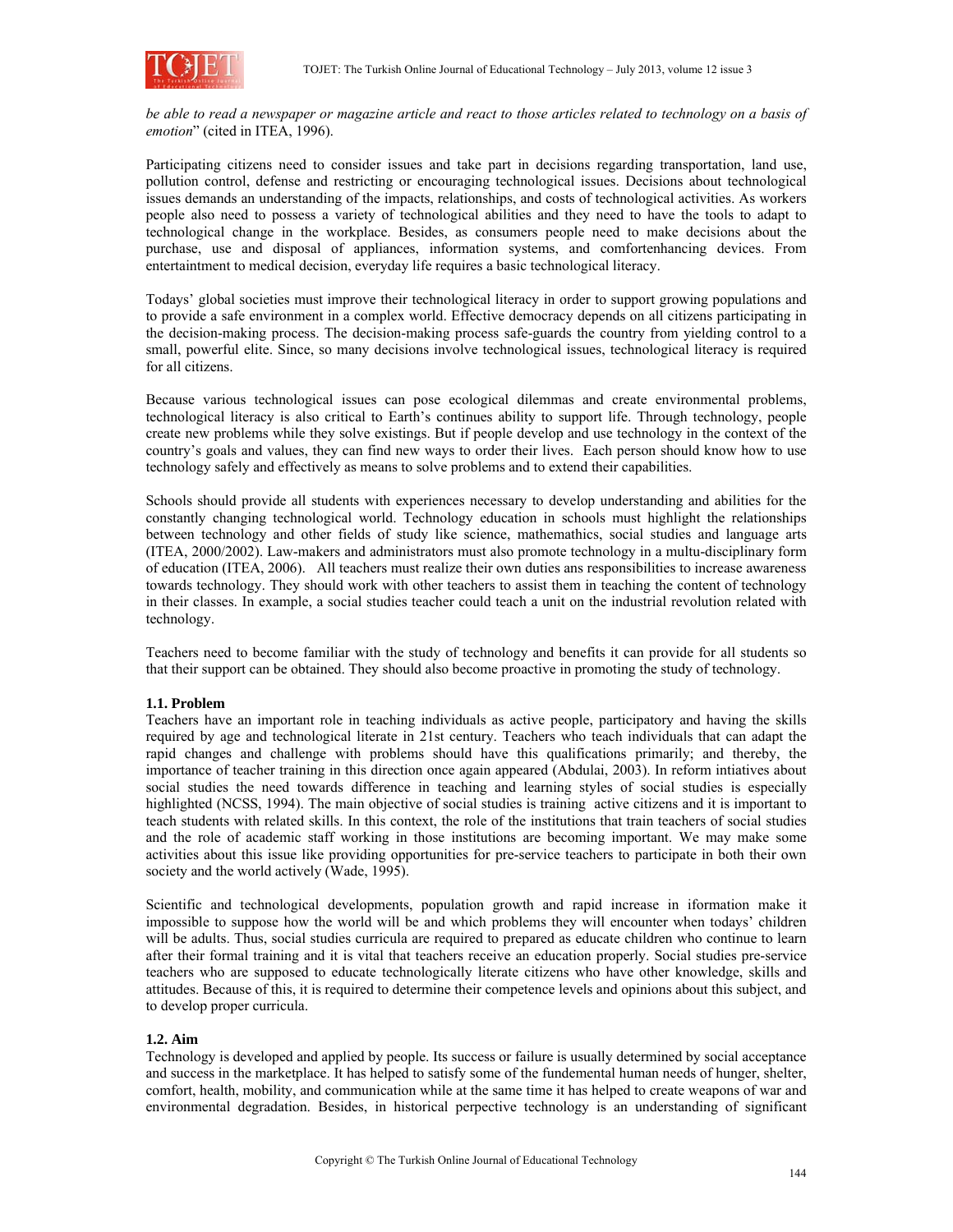

accomplishments. These subjects are studied in the context of the social studies in elementary school level. Thus, technology and social studies have a great linkage. The sociological and historical aspects of technology are very important in social studies in addition to citizenship issues. As we can see in previous part lots of the concepts, topics, skills and even problems related with technology are engaged with social studies.

Technology must be required subject for every student at every level of their education. Technology should be a part of integrated thematic units that explore the relationship of humans, societies, or the environment. Technology education activities can be used to integrate the study of technology with related concepts from other disciplines, such as social studies. Technology can and should be taught in the regular classroom. Initially, many of the teachers feel unqualified to teach technology, but experience has shown that with appropriate training these teachers perform well and excel at integrating technological concepts across the curriculum. However, all teachers need inservice and preservice opportunities about technology.

In Social Studies Education Departments of Education Faculties Science, Technology and Social Change course is convenient to this aim and it contributes to technological literacies of pre-service teachers which needed in twenty-first century.

When we looked at related literature we have seen that in the master thesis which was done by Canbaz (2010) and titled as "Determination of the technological literacy education needs of women who attended adult education courses", results showed that trainees who were over 50 ages or are housewives or were primary school graduates needed technology literacy education in the area of computer, mobile phone and ATM usage more than other age groups and higher educational groups. In this study it was also found that it was found that 56.9% of trainees were between 31-40 or 41-50 ages, 42.4% earned 501-1000 TL per month, educational status of 33.2% was primary school, 57.1% was housewives. %74.6 of trainees had computer in their homes, 94.9% had mobile phone, 64.6% had ATM card and 43.4% had an e-mail address.

Şimşek and Şimşek (2010) found in their study titled as "History of science teaching in Turkey and social studies teacher candidates' efficiency" that teacher candidates have inadequate and false knowledge about the contributions of civilizations to humanity, contributions of Turk-Islam scientist to civilization, contributions of geographic discoveries to modern science. Especially, they are in adequate at telling anecdotes about history of science in social studies lessons.

Olson (2003) has aimed to determine the graduating Alberta grade 12 students perceptions about their skills and needs in technology. Results of the study were also reviewed in the context of the technological literacy in ICT. Student interviews showed that students have evaluated themselves as they were at intermediate level. Besides, they discussed their opinions regarding the skills that thet gained through their own effort and family support rather than attending the school. It was also interesting that participants evaluated their teachers (Mathemathics, Science, English and Social Studies) as insufficient for using technology.

Donan (2003)'s study showed us the illiteracy especially on medical and agricultural technologies. Taylor (2004) aimed to determine perceptions of TSA members about selected TSA activities in regard to their effects on skill development and the development of technological literacy. In conclusion, it was seen that the majority agreed that being involved in their selected activity did increase their understanding of what technology is and how technology works, as defined by these questions. Results also showed that the participants perceived their involvement in the activity increased their understanding of the effects of technology on society and how to solve technology-related problems. Participants perceived that they increased their understanding of how to use the design process and how to solve technologyrelated problems as a result of being involved in these selected TSA activities.

Castillo (2007) was focused on the design and testing of an assessment instrument to measure eighth-grade student achievement in the study of technology. The study was designed to assess the level of technological literacy achieved by eighth-grade students as measured by a self-designed/developed technology literacy instrument correlated with the Standards of Technology Literacy. The results of this study indicated that there was promise in demonstrating that instruction in technology education could influence a student's level of knowledge/literacy in the subject.

The literature presented limited data and results about technological literacy and especially the connection between interdisciplinary areas like social studies. Thus, this study is an attempt to determine the effect of Science, Technology and Social Change course on pre-service social studies teachers technological literacy levels. The purpose of this two phase study was to obtain statistical, quantitative results from a sample and then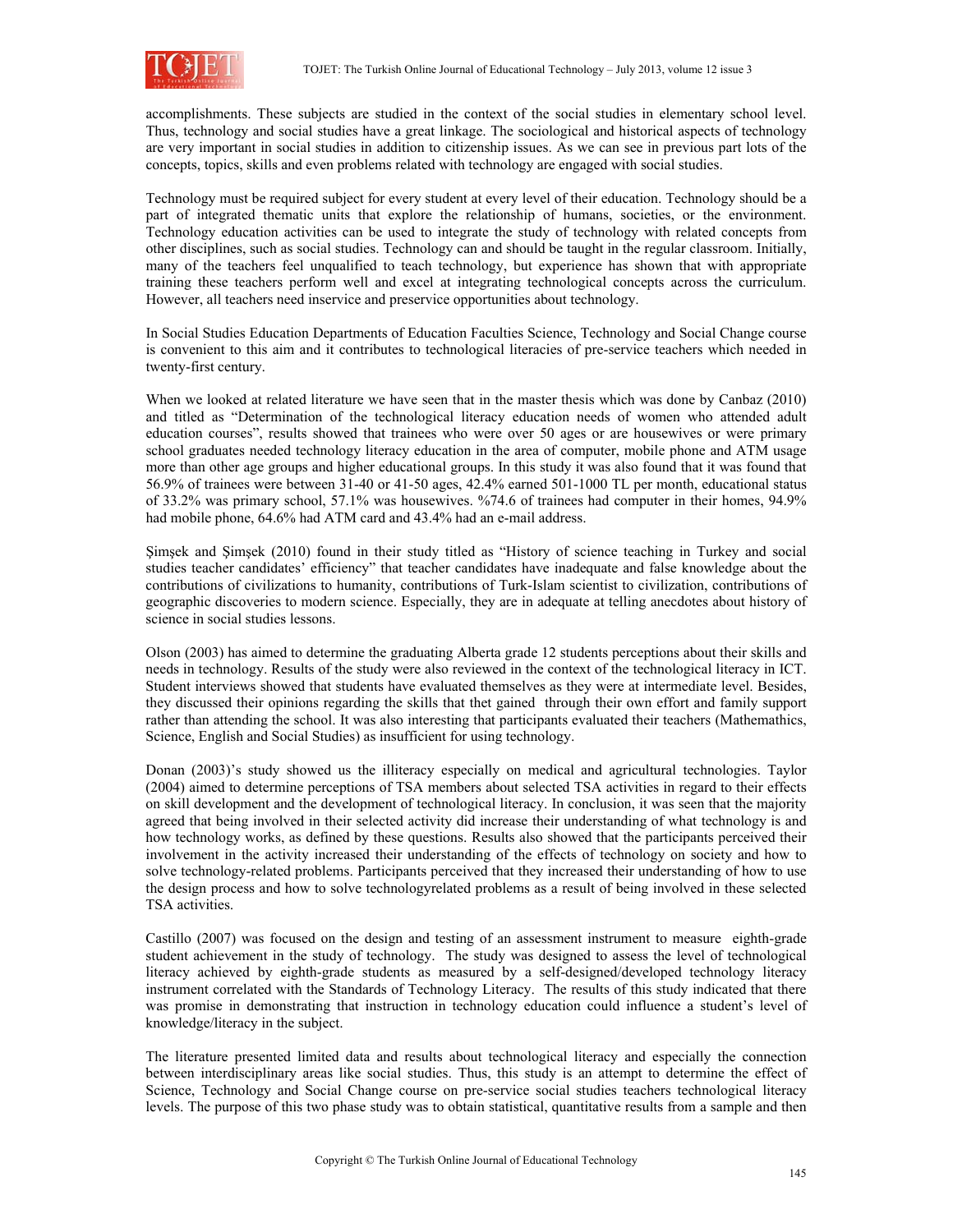

follow up with a few individuals to explore those results in more dept. Quantitative phase of this research, hypothesis are addressed the effect of Science, Technology and Social Change course with participants. In the second phase, qualitative interviews are used to probe significant results by exploring aspects of the technological literacy with selected participants.

## **1.3. Importance**

Our world will be very different 10 or 20 years from now. We have no choice about that. However, have a choice whether we march into that world consciously, deciding for ourselves how we want it to be, or whether we let it push us along, ignorant and helpless to understand where we're going or why. Technological literacy will make a difference (ITEA, 1996).

Technological literacy is important for all people. Because technology is such an important force in our world. The most vital issue in this context is that our world becomes a global village and we have a global culture in consequence of technological developments.

Teachers who teach individuals that can adapt the rapid changes and challenge with problems should have knowledge and skills about technology primarily; and thereby, the importance of teacher training in this direction once again appeared. The main objective of social studies is training active citizens and it is important to teach students with related skills. In this context, the role of the institutions that train teachers of social studies and the role of academic staff working in those institutions are becoming important.

Technological literacy vary from person to person and depend upon ones' background, education, interests, attitudes, and abilities. Understanding of and capability in technology have been ignored, but technological literacy don't have to be left for individuals to gain through their daily routines. A massive effort is needed in order to achieve technological literacy. Educational system is the only means by which each child can be participated in technological issues and because of this, schools must guide to this issue (ITEA, 2002).

Technological literacy must become a central concern of the educational system. This will require significant effort involving the schools, individuals, parents, concerned citizens, business and industry learders, government agencies, and those in the technological professions. Study of technology in broad sense msut become a liberating force as a new basic and multi-disciplinary form of education.

Technology must be required subject at every level of education and incorporating technology into school systems requires curriculum development, teacher training and some innovations in other areas of education. Thus, in teacher training pre-service teachers gain more importance.

Pre-service teachers who are engaged in activities that promote technological literacy become able to make informed decisions regarding the use and management of technology. Interdisciplinary nature of the social studies provides adaption of technology and this course, even more than other courses. Besides, social side of technology has availed of social studies. Thus, this research gains impotrance in means of measuring the technological literacy levels of pre-service social studies teachers and taking their opinions about these issues.

#### **1.5.Definitions**

**Technological Literacy**: One's ability to use, manage, assess and understand technology.

## **2. METHOD**

The methods used in this descriptive study included Technological Literacy Scale and interview questions. Hypothesis of the research were as following:

Hypothesis 1: Pre-service social studies teachers who took the Science, Technology and Social Change course will have higher technological literacy points than who haven't take this course yet.

Hypothesis 2: Studying in different universities will not be effective on technological litecay points of social studies pre-service teachers.

Hypothesis 3: Gender will not be effective on technological litecay points of social studies pre-service teachers.

## **2.1. Sample/Research Group**

<sup>1st</sup> and 2<sup>nd</sup> graders in the social studies department of three universities in Turkey received information about the study and were asked to participate. The social studies departments of those universities has more than 100 students each year and offers a baccalaureate program for the purpose of training pre-service teachers about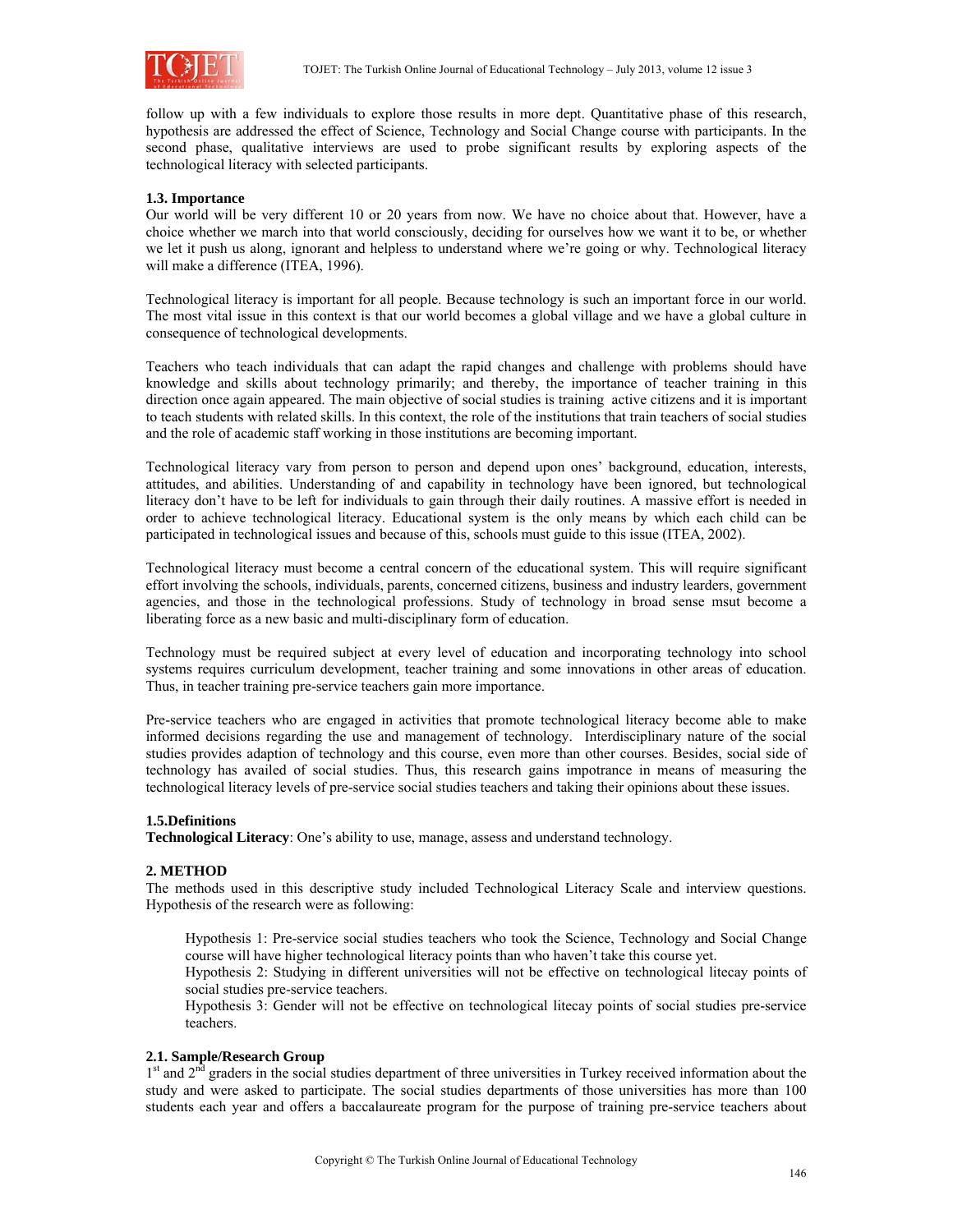

society and world, past and present. These departments are dedicated to producing a new generation of middle school teachers who are equipped to generate student interest in social sceinces and the challanges of active citizenship.

The available population included three education faculty were about 300 students. Approval to conduct the study was obtained from pre-service teachers who could fill the scale in full. Thus, in three state universities, pre-service social studies teachers who (100) took Science- Teachnology and Social Change Course and who (100) didn't take yet were selected to research group. Besides, opinions of pre-service social studies teachers (50) are picked to support quantitative data. They were selected according to their points in the scale. Higher and lower points were considered in this process.

## **2.2. Data Collection Tools**

Technological Literacy Scale which was developed by Yiğit (2011) was used in determining technological literacy levels of pre-service social studies teachers in this descriptive research.

**2.2.1. Technological Literacy Scale:** This scale is based on ITEA's teachnological literacy standards and it consists five sub-dimensions and thirty-three items, and its' internal consistency is .86.

The more difficult problem in determining technological literacy is how to develop this and the other is what experiences, abilities and knowledge are needed to call someone as technologically literate. ITEA's technological literacy standards help people those concerned with this issue. Standards for technological literacy was created under the ages of International Technology Education Association (ITEA), and hundreds of educators and professionals have participated in its' developments and revision.

A dimension of both Technological Literacy Standards (STL) and the scale of this research was "*The Nature of Technology*". People need knowledge and understanding of the nature and a historical perspective of technology to understand and analyse current situations and issues about technology (ITEA, 2007). This dimension address what technology is, its general core concepts, and the relationships among various technologies and between technology and the other areas of human endeavor.

"*Technology and Society*" dimension deals with how the use of technology affects society and environment, as well as how society influences the development of technology, and how technology has changed and evolved over the course of human history.

"*Design*" dimension is the core problem solving process of technological development. Technological design involves practical, real world problem solving methods and it teaches valuable abilities that can be applied to everyday life and provides tools essential for living in a technological environment.

"*Abilities for a Technological World*" dimension involve the development of important abilities for a technological world, which include applying the design process, using and maintaining technological products and systems, assessing products and systems, and others.

"*The Designed World*" dimension is the product of a design process that provides ways to turn resources to into products and systems.

**2.2.2. Interview Questions:** The objective of those questions was to determine the pre-service social studies teachers' perceptions about technology, the technological world, and the relationship between science, technology and the society. The content established in ITEA's Standards for Technological Literacy provides the foundational basis for the questions. Those questions were as following:

- Just your opinion, what technology is?
- Please, give examples to technologies what comes to mind.
- Based on your understanding, how does technology effect peoples' life?
- Could you tell something about the relationship between technology and society?
- Please, give examples to effects of technology on society.
- According to you, what are the differences between natural world and the technological world?
- Please, tell me the relationship between science and technology.

#### **2.3. Data Collection**

During April 2012, 230 social studies pre-service teachers in  $1<sup>th</sup>$  and  $2<sup>nd</sup>$  grades of selected universities answered the questions in the Technological Literacy Scale. It is because there were 230 students in  $1<sup>th</sup>$  and  $2<sup>nd</sup>$  grades of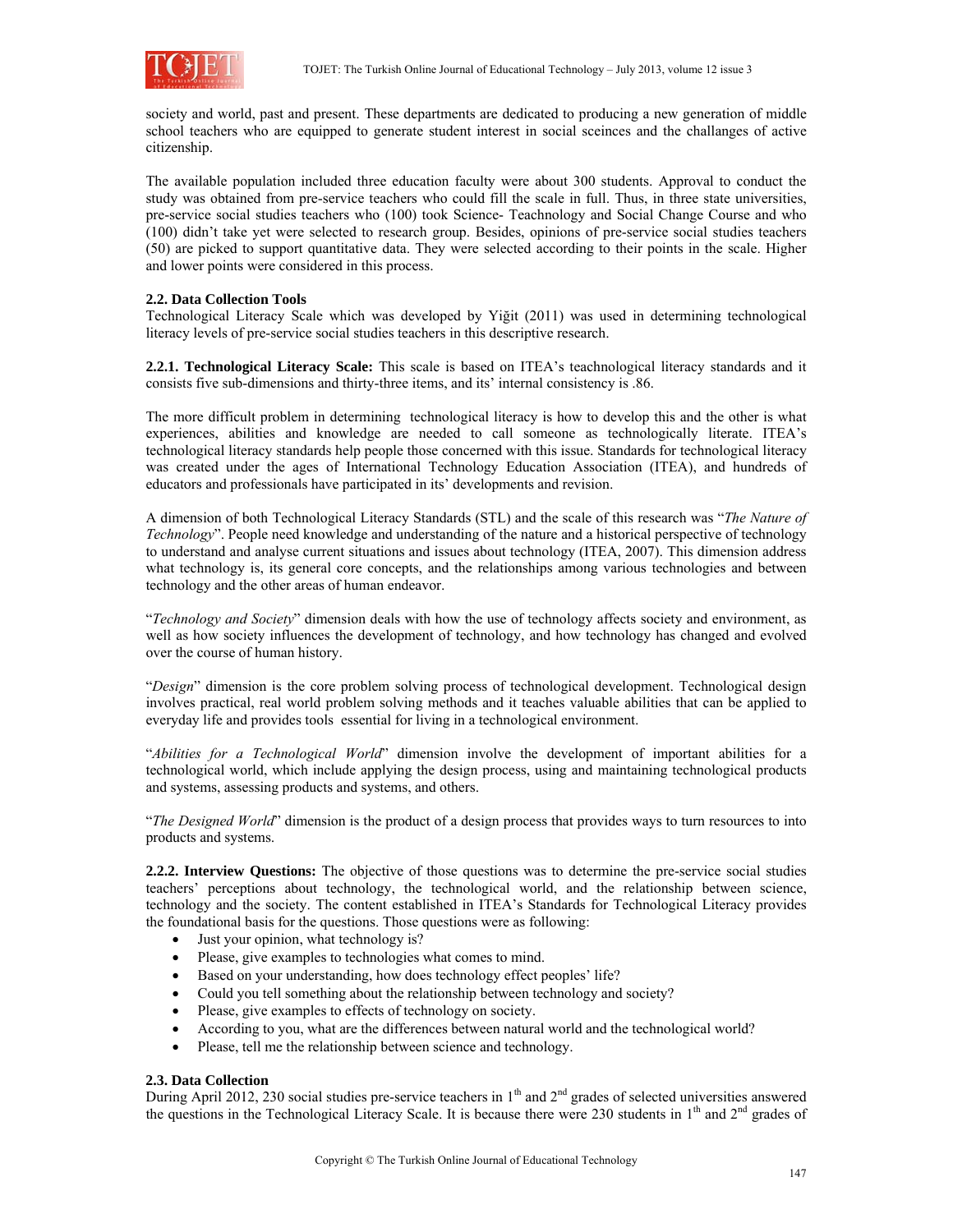

those universities. However, only 200 of them answered all questions in the scale. Missing papers were not included in this research.

Data were collected by means of Technological Literacy Scale containing 33 items. Besides, opinions of 50 preservice social studies teachers are picked to support quantitative data. They were selected as their points in the scale. Higher and lower points were considered in this process. Quantitative data were collected by interview questions and these questions were given participants in written because universities were on different cities.

## **2.4. Data Analyse**

The statistical package for Social Sciences (SPSS 16 Windows) was used for data analysis. Data were analysed using descriptive statistics to summarize the data.

Independent samples t-test was used to analyse Technological Literacy Scale points according to both class level and gender, because we compared the difference between sample means that we collected. At first, assumptions of the t-test (data were from normally distributed populations and measured at least at the interval level) have checked. The independent t-test, because it is used to test different group of people, also assumes that variances in these populations are roughly equal and scores are independent. One-way ANOVA was used to analyse data collected from the scale according university variable. Assumptions of ANOVA (data should be from a normally distributed population, the variances in each condition are fairly similar) were checked. .05 was used as criteration for significance. For post-hoc procedure Bonferroni has used, because when the number of comparions is small Bonferroni has more power (Field, 2005).

Quantitative data were analysed through content analyse technique. The written data obtained from interview questions were read to obtain a general sense of the information and to reflect on its overall meaning. Notes and general thoughts about data were written in margins at this stage. Similar topics were clustered together. These topics were formed into columns as major topics, unique topics and leftovers.

Detailed analysis were began with coding process. Topics were abbreviated as codes and codes were written next to appropriate segments of the text. Most descriptive words were found for the topics and they were turned into categories. Categories were reduced by grouping topics that relate to each other. Lines were drawn between categories to show interrelationships. Member-checking was used to determine the accuracy of the findings. Figures were used to convey the findings of analysis.

#### **3. FINDINGS**

| <b>Tablo. 3.1.</b> Technological Literacy Scale Points' T-Test Results According to the Class Level |      |       |      |     |      |     |  |  |
|-----------------------------------------------------------------------------------------------------|------|-------|------|-----|------|-----|--|--|
| Class Level                                                                                         |      | ◡     |      |     |      |     |  |  |
|                                                                                                     | l 00 | 19.58 |      | .98 | 9.64 | 000 |  |  |
|                                                                                                     | 100  | 24 79 | 3 49 |     |      |     |  |  |

As we have seen in Table 3.1, t-test results showed that value of t was  $t(198)=9,64$  and that it was statistically significant at p<.05. It is interpreted as pre-service social studies teachers' who took the Science, Technology and Social Change course scored high technological literacy points than others. Levene's test was significant at p<.05 then we could conclude that our first hypothesis was correct. We have also seen it when we looked at their means. The group who took the course had 24,79 means, with a standard deviation of 3.49. However, the average technological literacy level of the group who haven't take the course was 19.38, with a standard deviation of 4.13.

This result coincided with the research of Taylor (2004) and Castillo (2007). In Taylor's study effects of some activities on technological literacy were examined and it showed that those activites have an effect on students' conceptions about technology, society and technology, solutions of the technological problems, design process and subsystems. Castillo (2007) concluded that students who had technology course were more literate than others in the context of technology. The research of Earnest B.S (2001) also reached to similar results.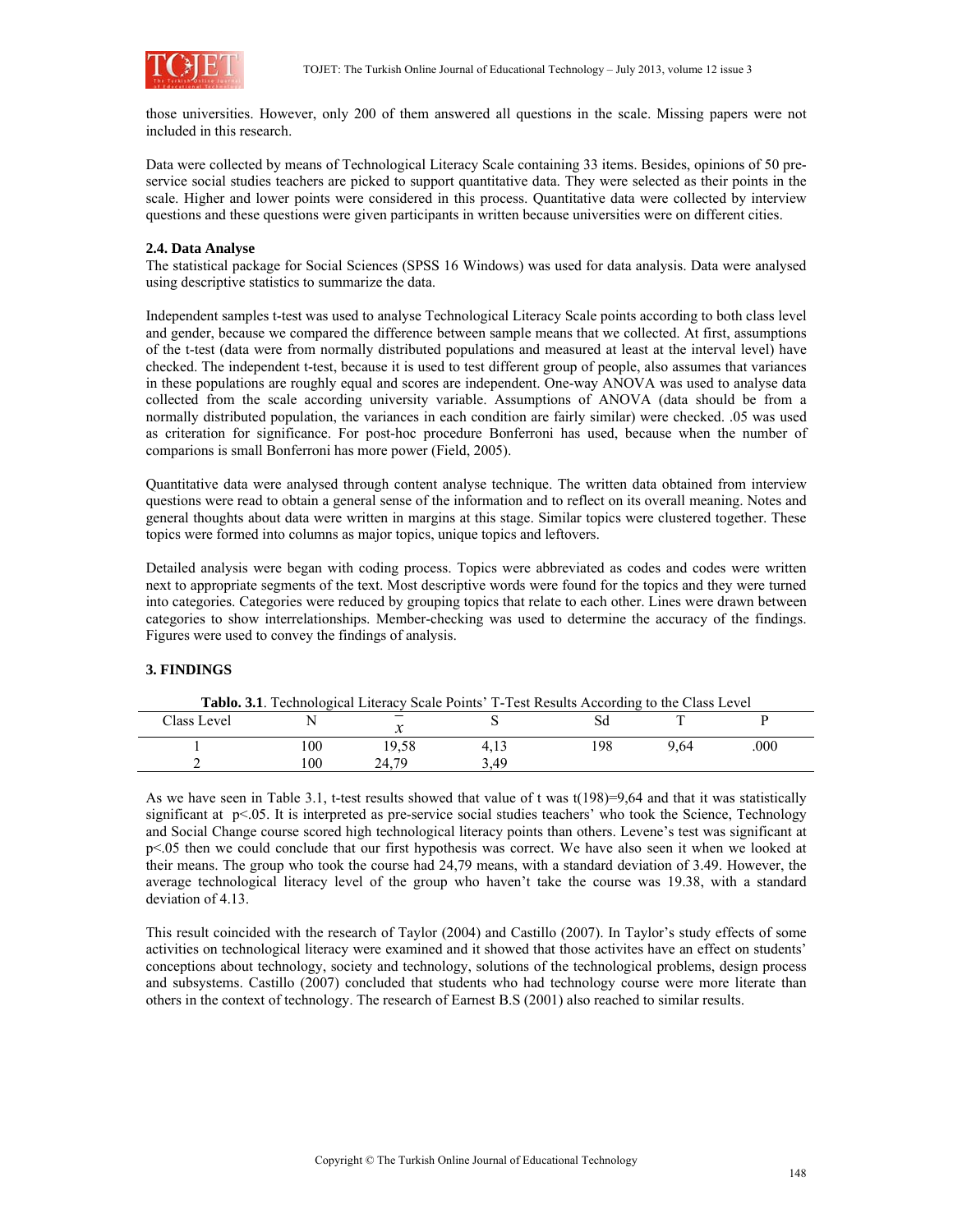

|                                           |      |      | Dimension According to the Class Level |     |               |      |  |
|-------------------------------------------|------|------|----------------------------------------|-----|---------------|------|--|
| Abilities for a<br>Technological<br>World |      | ∼    |                                        | Sd  |               |      |  |
|                                           | 100  | 5,81 | 2,3                                    | 198 | C 7 7<br>4.14 | .007 |  |
|                                           | l 00 | 6.65 | 99                                     |     |               |      |  |

**Table 3.2.** Technological Literacy Scale Points' T-Test Results in Abilities for a Technological World Dimension According to the Class Level

When we looked at Table 3.2, t-test results showed that value of t was  $t(198)=2,72$  and that it was statistically significant at p<.05. It is interpreted as pre-service social studies teachers' who took the Science, Technology and Social Change course scored high technological literacy points in Abilities for a Technological World dimension than others. We have also seen it when we looked at their means. The group who took the course had 6.65 means, with a standard deviation of 1.99. However, the average level of the group who haven't take the course was 5.81, with a standard deviation of 2.37.

This result concided with research of Foster and Wright (2001), Derfler (2002), Taylor (2004) and Topper (2004). In those studies the effect of technology related education on technology education was examined and it was found that such education had positive effects on Abilities for a Technological World dimension of technological literacy.

**Tablo 3.3.** Technological Literacy Scale Points' T-Test Results in The Nature of Technology Dimension

| According to Class Level    |     |      |             |     |        |      |  |
|-----------------------------|-----|------|-------------|-----|--------|------|--|
| The Nature of<br>Technology |     | ∼    |             | DЧ  | $\sim$ |      |  |
|                             | 100 | 5.59 | 1.45        | 198 | ا د ب  | .000 |  |
|                             | 100 | 5.30 | $\cap$<br>. |     |        |      |  |

As we have seen in Table 3.3, t-test results showed that value of t was t(198)=3,75 and that it was statistically significant at p<.05. It is interpreted as pre-service social studies teachers' who took the Science, Technology and Social Change course scored high technological literacy points in The Nature of Technology dimension than others. We have also seen it when we looked at their means. The group who took the course had 6,30 means, with a standard deviation of 1.22. However, the average level of the group who haven't take the course was 5.59, with a standard deviation of 1.45.

|            |      |          | <b>Table 3.4</b> Social Studies I Te-Service Teachers Views About The Ivalure of Technology                                                                                             |
|------------|------|----------|-----------------------------------------------------------------------------------------------------------------------------------------------------------------------------------------|
|            | Code | Category | <b>Direct Quotation</b>                                                                                                                                                                 |
|            |      | Product  | All kinds of inventions that make life easier (P2).<br>Human made tools that make life easier and speed it up (P11).<br>Transform of the idea to tool (P34).                            |
|            |      | Process  | Scientific developments which make life easier (P43).                                                                                                                                   |
| Technology |      | System   | All opportunities that make life easier and provide access to<br>information (P18).<br>A system which helps people (P29).                                                               |
|            |      | Design   | Designs which effect human life in positive or negative ways<br>$(P27)$ .<br>Technogy means multi functional designs which are produced<br>through processing of natural objects (P29). |

**Table 3.4** Social Studies Pre-Service Teachers Views About The Nature of Technology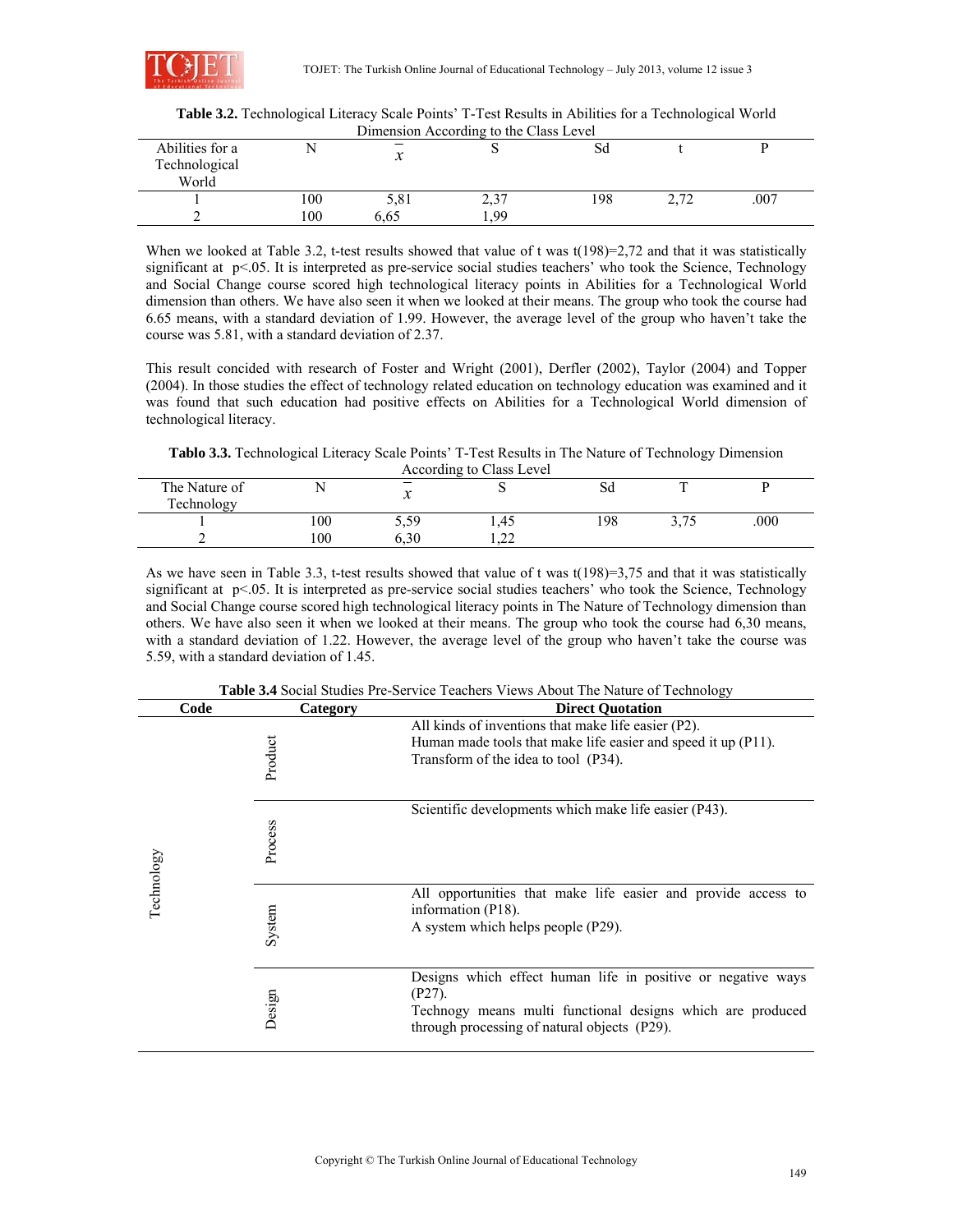



**Figure 3.1.** Codes and Categories about Views of Pre-Service Teachers towards Technology

As shown in Figure 3.1. majority of pre-service teachers view technology narrowly as mostly being computer and Internet. Only one thirds of the the respondents embrace the broader concept of technology as the means of "*changing the natural world to satisfy our needs and wants*". It is not surprising that computer and Internet come immediately to mind when the word technology is mentioned. This tendency can be interpreted in the context of age factor and participants earlier linkage of the word technology with computers. This result is similar with Gallup's pool (2002,2004) about technology. Besides, in other studies (Rennie and Jarvis, 1995; Cunnigham and et.al, 2005; Solomondiou and Tassios (2007) similar results were also obtained.

Pre-service social studies teachers' responses about technology are provided in Table 3.5.

| Technology          |                          |        |            |  |  |  |  |
|---------------------|--------------------------|--------|------------|--|--|--|--|
| Product             | Process                  | Design | System     |  |  |  |  |
| Computer            |                          |        | <b>GPS</b> |  |  |  |  |
| Internet            |                          |        |            |  |  |  |  |
| Car                 |                          | -      |            |  |  |  |  |
| Phone               | $\overline{\phantom{0}}$ | -      |            |  |  |  |  |
| Domestic appliances |                          |        |            |  |  |  |  |
| Watch               |                          |        |            |  |  |  |  |
| Pen                 |                          |        |            |  |  |  |  |
| Newpaper            | $\overline{\phantom{0}}$ | -      |            |  |  |  |  |
| Camera              |                          | -      |            |  |  |  |  |

**Table 3.5.** Technologies Given as Sample by Pre-Service Social Studies Teachers

They tend to see science and technology as related but somewhat different. Majority of the participants have ignored the interaction between science and technology and they thougt that scientific developments affect the technology in single way. We have seen it from the expressions like "*Science is the building stone of the technology and it underlies the technology* (P3).", *Technology developes as long as science exist* (P15).", "*Science serves for technology* (P35).", "*Science is created before technology. Technology is produced based on science. Technology is the result of science* (P47)." that pre-service social studies teachers have not understand the interrelation between science and technology. This results could be interpreted as pre-service social studies teachers hadn't got enough knowledge about the history of science and technology. Bouras and Albe (2008) and Rubba and Harkness (1993) had similar results from their studies.

**Table 3.6.** Technological Literacy Scale Points' T-Test Results in The Designed World Dimension According to the Class Level

|                       |     |                                                        | to the Class Level           |              |              |      |
|-----------------------|-----|--------------------------------------------------------|------------------------------|--------------|--------------|------|
| The Designed<br>World |     | $\overline{\phantom{a}}$<br>$\boldsymbol{\mathcal{N}}$ |                              | $\sim$<br>ðи | $\mathbf{r}$ |      |
|                       | 100 | $\sim$ $\pi$<br>$\sim$                                 | 1,50                         | 198          | 7,67         | .000 |
| -                     | 100 | т. ј                                                   | $\mathbf{\hat{a}}$<br>ر ر. د |              |              |      |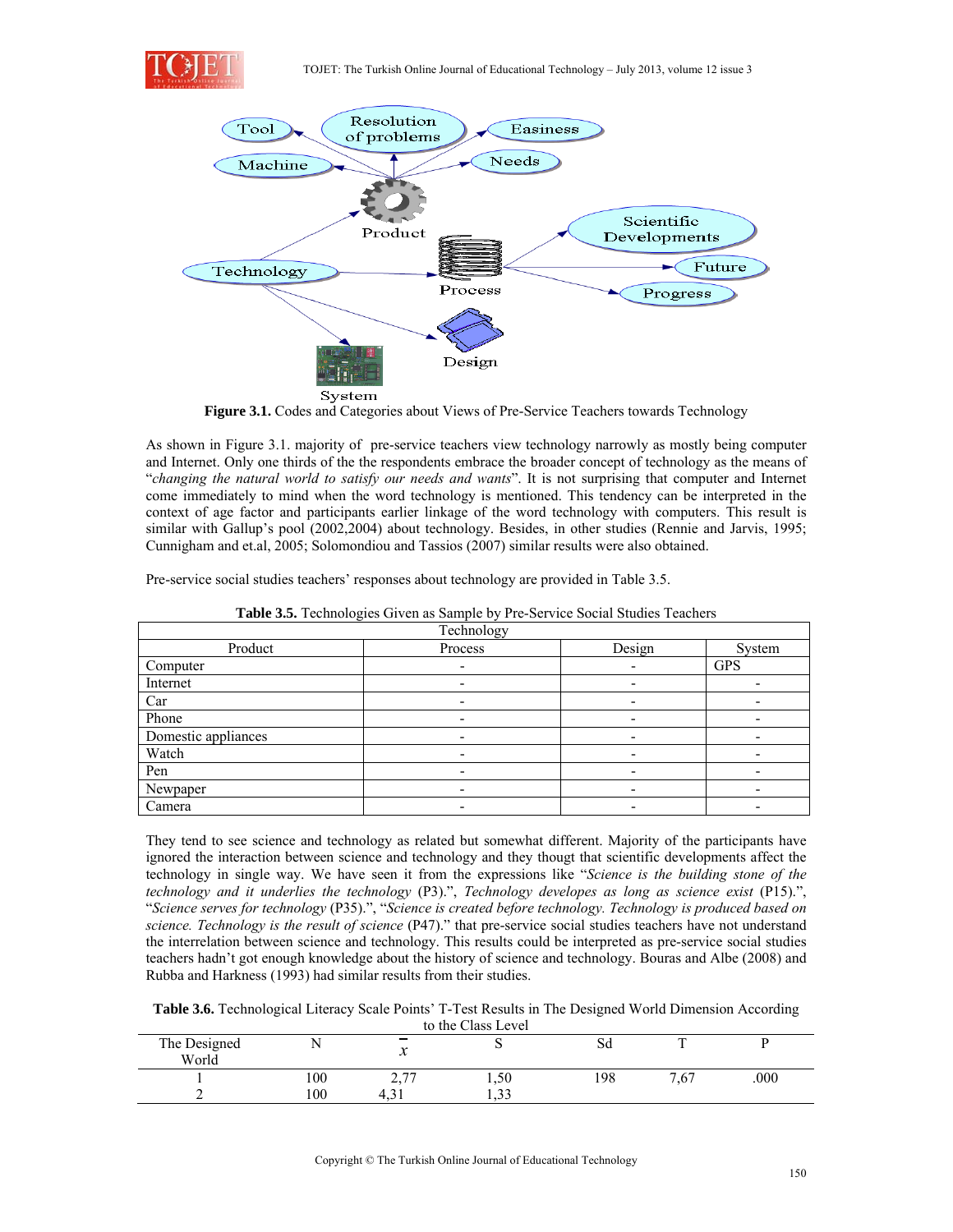

When we looked at Table 3.6, t-test results showed that value of t was  $t(198)=7,67$  and that it was statistically significant at  $p<0.05$ . It is interpreted as pre-service social studies teachers' who took the Science, Technology and Social Change course scored high technological literacy points in The Designed World dimension than others. We have also seen it when we looked at their means. The group who took the course had 4.31 means, with a standard deviation of 1.33. However, the average level of the group who haven't take the course was 2.77, with a standard deviation of 1.50.

Although above results, answers given to the interview questions showed that pre-service social studies teachers couldn't differentiate the natural life and the human made technological world accurately. Data obtained from interview questions proved that pre-service social studies teachers saw natural world as "*slow, simple and primitive*" when they summed up technological world as "*fast, complex and mechanic*". Answer given by participant with code P7 supported this as following: "*Relationships in natural world progress slowly but people are more healthier and happier. Technologic world is stresful*". This result showed that pre-service social studies teachers were confused in defining rural and town lives to natural and technological lives. Another participant (P37) affirmed this result with following statement: "*Natural life is primitive life. In example, people in African clans are living in natural life*". However, the view like "*Natural life is a life sytle without human intervenes*." showed that there was few pre-service social studies teachers who described the natural life and the technological life accurately.

**Table 3.7.** Technological Literacy Scale Points' T-Test Results in Design Dimension According to the Class

|        |     |                                   | Level                  |     |          |      |
|--------|-----|-----------------------------------|------------------------|-----|----------|------|
| Design |     | - -<br>$\boldsymbol{\mathcal{N}}$ |                        | οu  |          |      |
|        | 100 | 2.67<br>2,01                      | $\overline{ }$<br>1.1J | 198 | −<br>.10 | .000 |
|        | 100 | $\Omega$<br>4<br>$T_{\rm A}U$     |                        |     |          |      |

Design is a term that, as presented in Standards for Technological Literacy, is associated with a creative process for solving problems. As we have seen in Table 3.7, t-test results showed that value of t was t(198)=7,10 and that it was statistically significant at  $p<0.05$ . It is interpreted as pre-service social studies teachers' who took the Science, Technology and Social Change course scored high technological literacy points in Design dimension than others. We have also seen it when we looked at their means. The group who took the course had 4,07 means, with a standard deviation of .91. However, the average level of the group who haven't take the course was 2.67, with a standard deviation of 1.75.

Compton and Harwood (2003), Kelly and Brown (2003), Mawson (2003) and Wicklein (2006) found similar results. Those studies showed the importance of design process and students' active participation.

| According to the Class Level |     |      |   |     |      |      |  |  |
|------------------------------|-----|------|---|-----|------|------|--|--|
| Technology and               |     | –    |   | oч  |      |      |  |  |
| Society                      |     |      |   |     |      |      |  |  |
|                              | 00  | 2,74 | . | 198 | 5.04 | .000 |  |  |
|                              | 100 | 3.46 |   |     |      |      |  |  |

**Table 3.8.** Technological Literacy Scale Points' T-Test Results in Technology and Society Dimension

When we looked at Table 3.6, t-test results showed that value of t was  $t(198)=5.04$  and that it was statistically significant at p<.05. It is interpreted as pre-service social studies teachers' who took the Science, Technology and Social Change course scored high technological literacy points in Technology and Society dimension than others. We have also seen it when we looked at their means. The group who took the course had 3.46 means, with a standard deviation of .74. However, the average level of the group who haven't take the course was 2.74, with a standard deviation of 1.21.

Bijker (2001), Kahyaoğlu (2004) and Özaydın (2010) also reached to similar findings. However it is interesting that our participants didn't mention the relationship between technology and environment and technologies' effects on environment.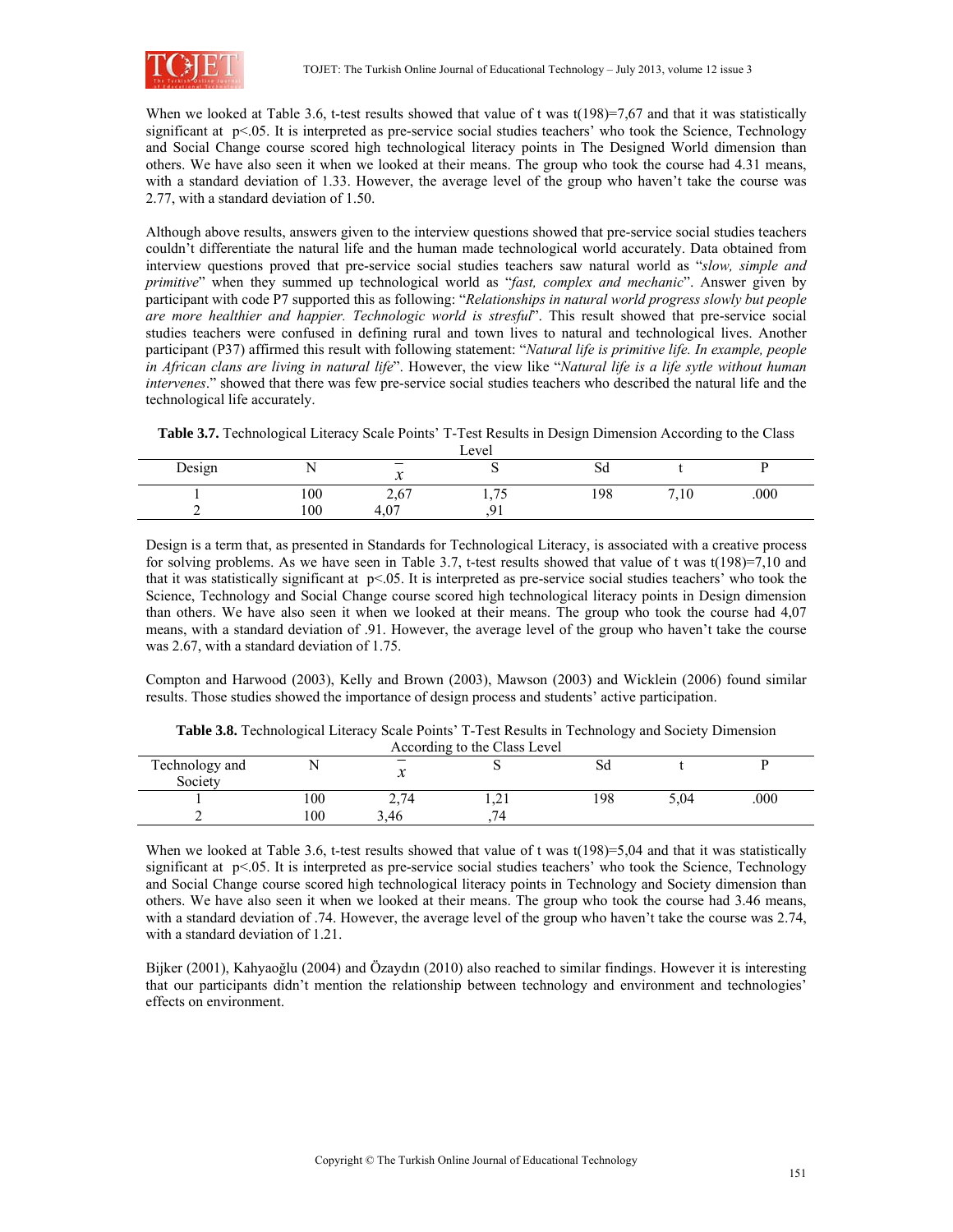

## **Technology and Society**

## **TECHNOLOGY AFFECTS SOCIETY** AS IT:

- **I** Serves as an economic engine,
- **I** Increases human capabilities,
- Creates new linkages between people, groups, and nations or between people and the environment,
- **I** Introduces ethical and political issues,
- **E Solves and introduces health and safety** issues, and
- **I** Increases environmental problems.

## SOCIETY AFFECTS TECHNOLOGY AS IT:

- I Influences and limits development and use,
- Provides skills and ideas, and
- Provides the need/demand for bigger, better, faster, more efficient systems.

|                        | Code             | Category | <b>Direct Quotation</b>                                                                                                                                                                                                                                                                                                                                                                                                                                                                                                                                                                |
|------------------------|------------------|----------|----------------------------------------------------------------------------------------------------------------------------------------------------------------------------------------------------------------------------------------------------------------------------------------------------------------------------------------------------------------------------------------------------------------------------------------------------------------------------------------------------------------------------------------------------------------------------------------|
| Technology and Society | Positive Effects |          | There is a parallelism between technology and society. Technology<br>is shaped by societal needs (P1).<br>Technology makes the society developed (P6).<br>Technology effects society exceedingly. The needs of the society<br>create technology. So, there is mutual interaction $(P10)$ .<br>Technology shapes the society in a way. It steps up the change<br>process $(P15)$ .<br>Developed societies continue to their existence through technology<br>$(P20)$ .<br>Technology makes the societal life easier (P32).<br>It forms an interaction between different societies (P42). |
|                        | Negative Effects |          | Some countries establish superiority on others by technology (P<br>13).<br>It has changed the economic, social and cultural structures of the<br>society $(P22)$ .<br>It causes to the socital corruption and decreases the interaction<br>among people (P35).<br>It causes to globalisation and makes all societies uniform (P40).                                                                                                                                                                                                                                                    |

# **Table 3.9** Social Studies Pre-Service Teachers Views About Technology and Society



**Figure 3.3.** Codes and Categories about Views of Pre-Service Teachers towards Technology and Society

There is near consensus on the part of the social studies pre-service teachers that technology is a major factor in the innovations developed within a country and, they believe that the results of the use of technology can be good or bad for the society.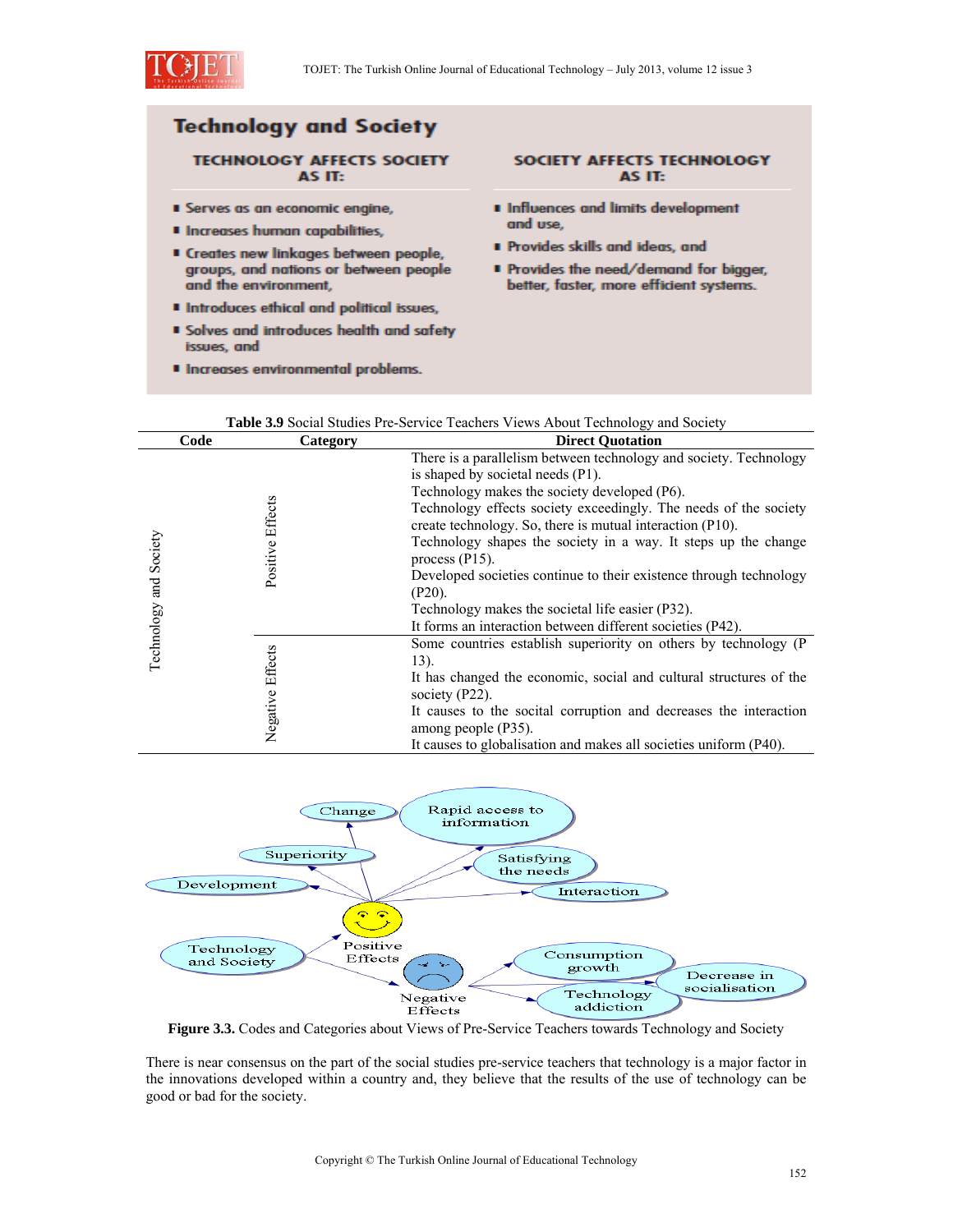

| Table. 3.7. ANOVA Results of Technological Literacy Points According to the University |  |
|----------------------------------------------------------------------------------------|--|
|----------------------------------------------------------------------------------------|--|

|                | <b>THERE SHARITO ALL INSURE OF TWINDINGTON ERVINGY I ONIG TROUGHING TO THE CHIP SECT</b> |      |             |       |     |              |  |  |
|----------------|------------------------------------------------------------------------------------------|------|-------------|-------|-----|--------------|--|--|
|                | Sum of Squares                                                                           | Sd   | Mean Square |       |     | Significance |  |  |
| Between Groups | 172.280                                                                                  |      | 86.380      | 4.176 | 017 | 2-3          |  |  |
| Within Groups  | 4075.375                                                                                 | ٬ ۹7 | 20.687      |       |     |              |  |  |
| Total          | 4248,155                                                                                 | 99   |             |       |     |              |  |  |

Analyses showed that there was a statistically meaningful difference among pre-service social studies teachers with regard to their universities  $[F(2,197)=4,18, p<0.05]$ . Scheffe test was done to see which groups have differences and the results of this test posed that pre-service social studies teachers who were studying in  $3<sup>th</sup>$ university had higher technological literacy points  $(x_{\text{=}23,32, \text{ S=4,68}})$  than 1st  $(x_{\text{=}22,20, \text{ S=4,19}})$  and 2<sup>nd</sup>  $(x_{\text{=}22.20}, S=4,75)$  universities. Levene's test was significant at p<.05 then we could conclude that our second hypothesis was not correct.

| Table. 3.8. T-Test Results of Technological Literacy Points According to the Gender |  |
|-------------------------------------------------------------------------------------|--|
|-------------------------------------------------------------------------------------|--|

| Gender | . .             | $\overline{a}$<br>$\bm{\mathsf{v}}$ | ∼                  | οu  | $\mathbf{r}$ |      |
|--------|-----------------|-------------------------------------|--------------------|-----|--------------|------|
|        | $\cap$<br>ັ     | 2270<br>22,10                       | 30<br>             | 198 | 1.01         | .109 |
| -      | $\sim$<br>1 1 J | $\overline{z}$<br>---               | $\sim$<br>T<br>. . |     |              |      |

As we have seen in Table 3.4, the difference of pre-service social studies teachers' technological literacy points was not istatistically significant in respect to gender  $[t(198)=1,61, p>0.05]$ . Levene's test was significant at p<.05 then we could conclude that our third hypothesis was correct.

## **4. DISCUSSION**

The importance of technological literacy was stated in ITEA (2007)'s Standards for technological Literacy like this: "*Students who studying technology learn about the technological world. They study how energy is generated from coal, natural gas, nuclear power, solar power and wind, and how it is transmitted and distributed. They examine communication systems and delve into the various manifacturing and materialprocessing industries. They investigate transportation, information processing, and medical technology. They even look into new technologies such as genetic engineering* (ITEA, 2007, p.4). To this end, this study emphazises the importance of technological literacy and the relationship between the social studies course and technological literacy.

The major purpose of this research to determine if there was an affect of "Science, Technology and Social Change" course on pre-service social studies teachers technological literacy levels and their views about technology and its' importance in life.

The findings support three major conclusion. The first is that the "Science, Technology and Social Change" course has an affect on technological literacy levels of pre-service social studies teachers. The second is that participant's definition of technology is a narrow one that is likely encompass mostly computer and Internet. The third major conclusion is gender is not important in the context of technological literacy.

Interdisciplinary subjects like social studies are important for teaching technology because in this way, students learn to make connections among fields of study and begin to understand how all knowledge is interconnected. Social studies teachers learn technology and the relationships among science, technology and the society during their pre-service education through Science, Technology and Social Change course. Science and technology concepts and their historical developments are taught within this course. Pre-service social studies teachers in our research group tend to see science and technology as related but somewhat different. Besides they view technology narrowly as mostly being computer and Internet. This is similar to the tendency of people who are unfamiliar with technology. They think it purely in terms of its artifacts. But, people who taught about technology should able to think that technology is also knowledge and the processes that create these products.

The promise of the future lies not in technology alone, but in people's ability to use, manage and understand it. However, as voiced in ITEA's report (1996), many people embraced technological change, believing that through technology their lives will be made easier. They see the growing ability to solve problems. Others afraid of the possible problems that technology will cause. Besides, some people find that through technology they can more easiliy maintain their personal relationships and others discover that same technologies can strain the relationships. Some people believe that techological advances come with alot of privileges in means of new jobs and new industries but others see automation replacing skilled labor. So, it can be said that people have different views and fears about technology and all of these are true in some ways. For example; biotechnological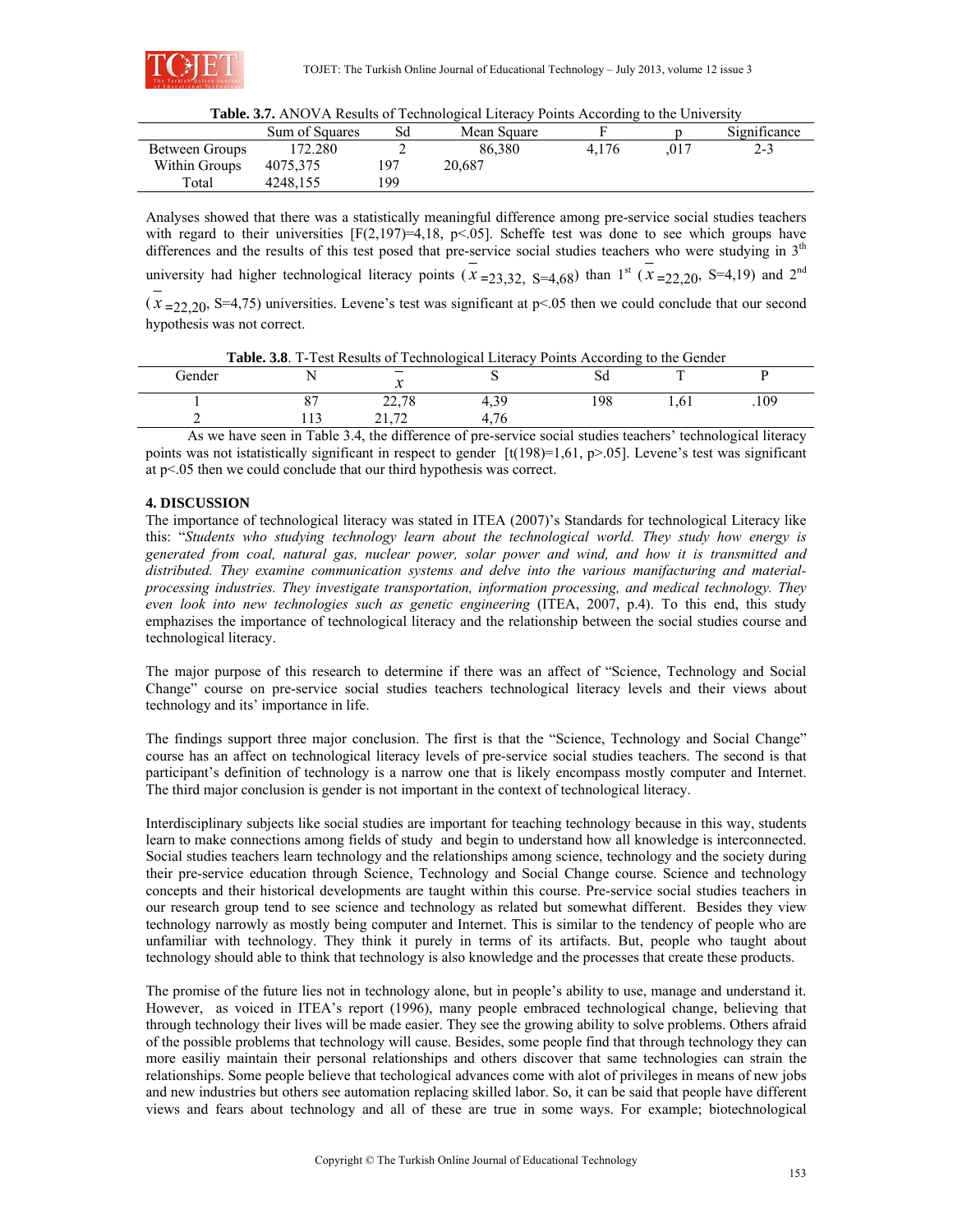

developments can eradicate a plague or can cause one. Nuclear energy can be used for the human weal or to destroy millions of lives.

In this study pre-service social studies teachers mentioned both positive and negative effects of technology on individuals and society. A technologicaly literate person should be able to evaluate their effects on other technologies, on the environment and on society itself. However, participants of this research have seen technology as having a great effect on society, greater even than its' effect on the individual or the environment. It showed us that they couldn't understand the relationships among technology, society and environment in depth.

In technological literacy learning about technology is also learning to do technology. In this context, abilities for a technological world and design dimensions distinguish. For this reason, students are taught practical skills in regular classrooms are asked to put them to work on real-life. Many teachers have reported that, real world problem solving helps students with their own courses by making the subject matter meaningful to them (ITEA, 2007). In our case, pre-service social studies teachers hadn't got any opportunity to work on real conditions. However, it was interesting to saw that participants who received a technology education in Science, Technology and Society course had greater points in Abilities for a technological World and Design dimensions than others.

In our case the difference of pre-service social studies teachers' technological literacy points was not istatistically significant in respect to gender. Male-female differences were examined in other research in terms of online game-playing behavior, because online games may also be useful for technological literacy (NAE and NRC, 2002). Research suggest that assessments that rely on computer technology may also be skewed by gender (Prensky, 2001). Considerable research has been done about this topic and in absolute numbers, at least as many women as men play games, including online games, but women prefer different types of games and different types of interactions (Crusoe, 2005; Robar and Steele, 2004). Women prefer quizzes, trivia games, and board and contest games, whereas men prefer action games. Women tend to enjoy the social aspects of online gaming and relationship-building in games. In contrast, men prefer strategy games, military games, and games that involve fighting or shooting.

In conclusion, Science, Technology and Social Change course has an effect on technological literacy but it should be redesigned in accordance with technological literacy and pre-service social studies teachers must taught the nature of technology and its' importance in societal life.

#### **5. SUGGESTIONS**

1. Technological literacy standards should be developed for Turkey to describe the content and they should be implemented in Grades K-12.

2. To educate teachers who will develop technological literacy, education faculties must give technology education more importance and new attempts muts be done to improve teachers' technological literacies.

3. In education faculties the contents of the courses like Computer I, Computer II, Instructional Technologies and Material Design must be enriched and they must be related with technological literacy.

4. Science, Technology and Social Change course should be redesigned in accordance with technological literacy.

#### **REFERENCES**

Abdulai, S. (2003). Preparing students for success in the 21st century: Present needs, future imperatives and implications for teachers. *Nigerian Journal Educational Foundations*, 6(1).

Ata, B. (2008). *Bilim, teknoloji ve sosyal değişme*. Ankara: PegemA Yayıncılık.

Bouras, A., Albe, V. (2008). Viewpoints of higher education teachers about technologies. International *Journal of Technology and Design Education*, 18(3), 285-305.

Canavan, B., Doherty, R. (2007). Technical education in Scotland: fit for purpose? *International Journal of Technology and Design Education*, 17(3), 291-304.

Canbaz, N. (2010). *Yetişkin eğitimi kurslarına devam eden kadın kursiyerlerin teknoloji okuryazarlığı eğitim ihtiyacını belirleme*. Unpublished Master Thesis, Çanakkale Onsekiz Mart University, Çanakkale.

Castillo, M. (2007). *Technological literacy: Design and testing an instrument to measure eight-grade achievement in the technology education*. Unpublished Doctorate Thesis, Colorado State University, Colorado.

Childe, G. (1988). *Kendini Yaratan İnsan* (Çeviren: Filiz Ofluoğlu). İstanbul: Varlık Yayınları. 3. Basım.

Compton, V., Harwood, C. (2003). Enhancing technological practice: An assessment framework for technology education in New Zealand. *International Journal of Technology and Design Education*, 13(1), 1-26.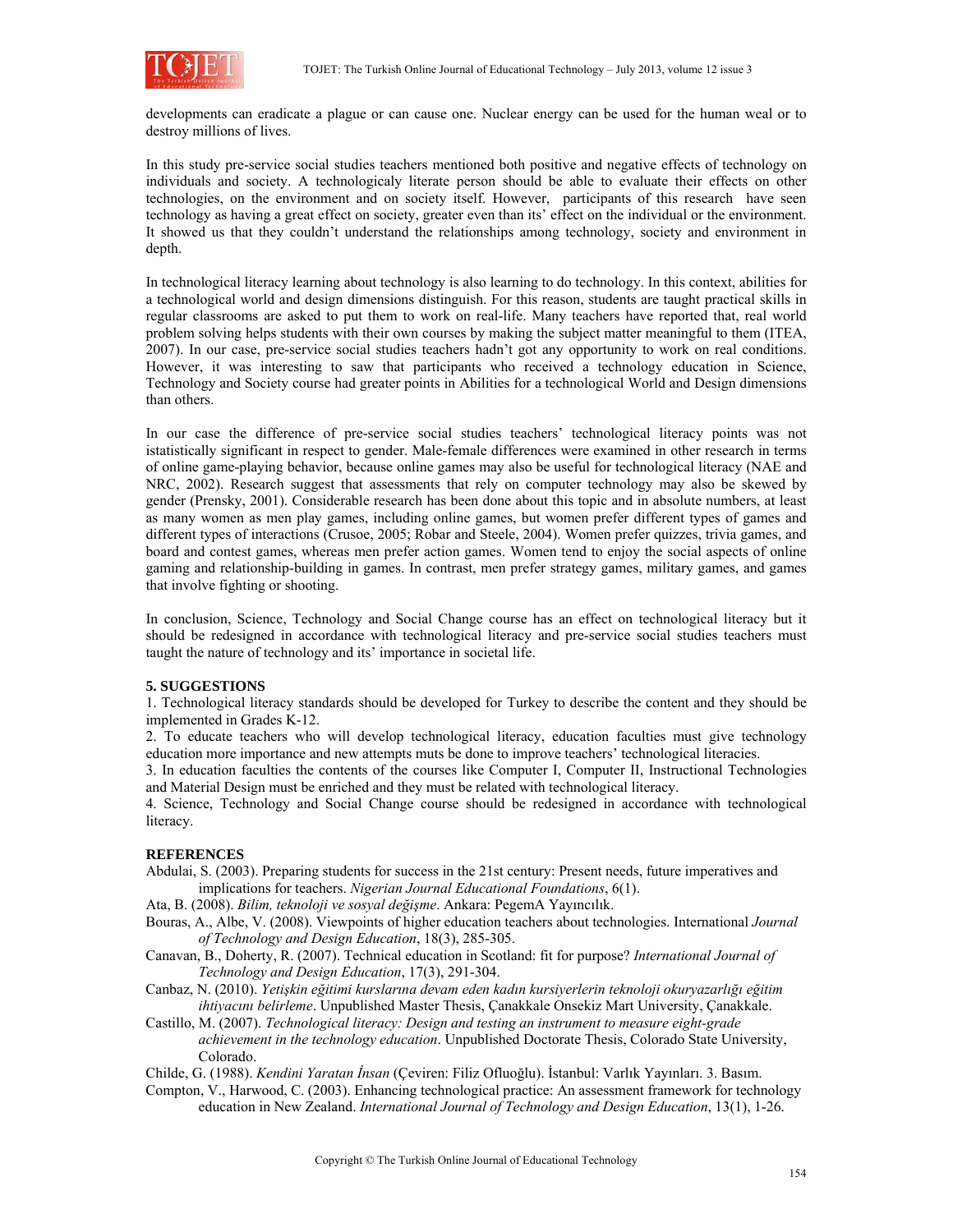

- Crowe, A. R. (2006). Technology, citizenship, and the social studies classroom: education for democracy in a technological age. *International Journal of Social Education*, 21(1), 111-121.
- Crusoe, D. (2005). *A discussion of gender diversity in computer-based assessment*. Available online at: http://www.bitculture.org/storage/DHC\_Gender\_Div\_EdDRvw0705.pdf.
- Cunningham, C., Lachapelle, C., Lindgren-Streicher, A. (2005). *Assessing elementary school students'conceptions of engineering and technology*. 2005 American Society for Engineering Education Annual Conference & Exposition Bildirileri, American Society for Engineering Education, Portland.

Derfler, K. E. (2002). *Factors which affect middle school teachers' willingness to utilize technology as an instructional tool*. Unpublished Doctorate Thesis. La Sierra University, California.

- De Vries, M. J., Tamir, A. (1997). Shaping concepts of technology: What concepts and how to shape them. *International Journal of Technology and Design Education*, 7(1), 3-10.
- Donan, R. M. (2003). *The development and utilization of a survey instrument to determine the acceptance of national standards for technological literacy*. Unpublished Doctorate Thesis. The University of Tennessee, Knoxville.

Earnest B. S., W. B. (2001). *Technological literacy: Professional development and funding throughout the commonwealth of Virginia*. Unpublished Doctorate Thesis, University of Virginia, Virginia.

- Field, A. (2005). *Discovering Statistics Using SPSS (2nd Edition)*. SAGE Publications.
- Foster, P.N., Wright, M.D. (2001). How children think and feel about design and technology: Two case studies. *Journal of Industrial Teacher Education*, 38(2), 40-64.
- Friedman, A., Heafner, T. (2006). Student Creation of Social Studies Spesific Websites to Enhance Historical Understandings. In C. Crawford et al. (Eds.). *Proceedings of Society for Information Technology and Teacher Education International Conference 2006* (pp.4103-4108). Chesapeake, VA: AACE.
- International Technology Education Association. (1996). *Technology for All Americans*. Reston, VA: Author.
- International Technology Education Association. (2000). *Standards for technological literacy: Content for the study of technology*. Reston, VA: Author.
- International Technology Education Association. (2006). *Technological Literacy for All (2nd Ed.).*Reston, VA: Author.
- Keeler, C.G., Good, A.J. & Waring, S.M. (2008). Technology Integration in Social Studies Methods Courses: Relevant Literature in the First Decade of the 21st Century. In K. McFerrin et al. (Eds.), *Proceedings of Society for Information Technology & Teacher Education International Conference 2008* (pp. 5253- 5256). Chesapeake, VA: AACE.
- Kelly, G.J., Brown, C. (2003). Communicative demands of learning science through technological design: third grade students' construction of solar energy devices. *Linguistics and Education*, 13(4), 483-532.
- Mawson, B. (2003). Beyond "the design process": an alternative pedagogy for technology education. *International Journal of Technology and Design Education*, 13(2), 117-128.
- National Commission on Excellence in Education (NCEE). 1983. *A nation at risk: the imperative for educational reform*. US Department of Education, Washington, DC.
- National Council for the Social Studies. (1994) *Expectations of Excellence: Curriculum Standards for Social Studies*. Washington, DC: Author.
- NAE (National Academy of Engineering), NRC (National Research Council). (2002). *Technically Speaking: Why All Americans Need to Know More about Technology*. Washington, DC: National Academy Press.
- Prensky, M. (2001). *Digital natives, digital immigrants. On the Horizon* 9(5). Available online at: http://www.marcprensky.com/writing/Prensky%20- %20Digital%20Natives,%20Digital%20Immigrants%20-%20Part1.pdf
- Raizen, S. A. (1997). Making way for technology education. *Journal of Science Education and Technology*, 6, 59-70.
- Rennie, L. J., Jarvis, T. (1994). *Helping Children Understand Technology: A Handbook for Teachers*. Key Centre for Schools Science and Mathematics & Science, Curtin University, Perth & Technology Awareness Program, Australian Department of Industry, Science and Technology.
- Robar, J., and A. Steele. (2004). *Females and Games. Computer and Video Game Industry Research Study*. March 2004. Issaquah, Washington: AisA Group.,
- Rose, L. C., Dugger, W. E. Jr. (2002). *ITEA/Gallup Pool Reveals What Americans Think about Technology*. International Technology Association.
- Rossouw, A., Hacker, M., de Vries, M. J. (2010). Concepts and contexts in engineering and technology education: an ınternational and interdisciplinary Delphi study. *International Journal of Technology and Design Education*, DOI: 10.1007/s10798-010-9129-1.
- Rubba, P.A., Harkness, W.L. (1993). Examination of preservice and ın-service secondary science teachers' beliefs about science-technology-society interactions. *Science Education,* 77(4), 407-431.
- Shohet, L. (1996). Literacy across the curriculum, *Literacy Across the Curriculum*, 12, 1-4.